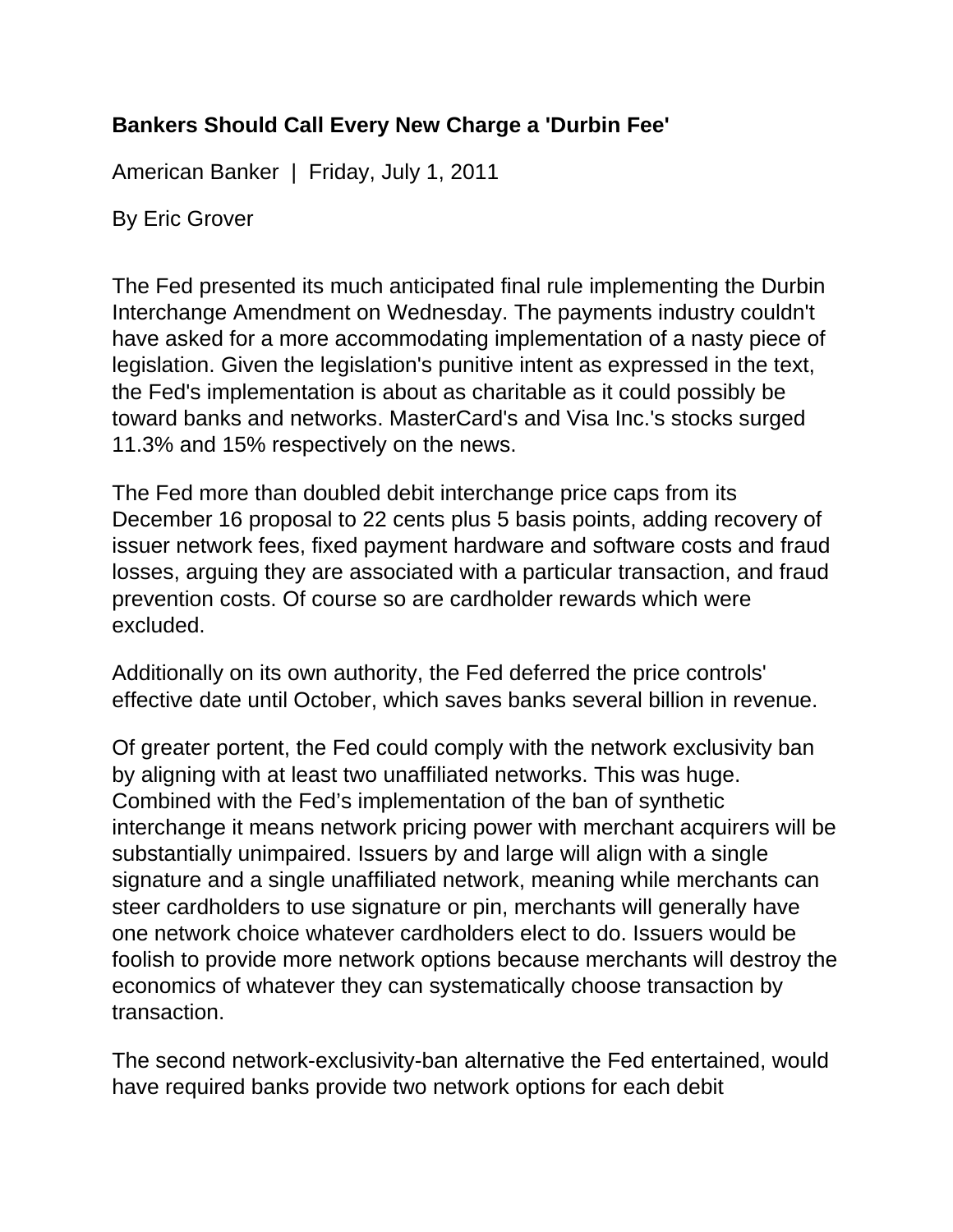authorization type. Merchants or merchant processors on their behalf would have been able to pick the least expensive network for each debit transaction, which would have provided a powerful systematic ratchet to force down network fees and interchange.

Curiously, the Fed assumed a bundled view of payment networks, not distinguishing between the routing or processing of a debit transaction and the payment scheme.

Three-party debit systems were excluded from the legislation's expansive definition of payment card network, which may have caused PayPal president Scott Thompson to pop a bottle of champagne.

Fed governor Elizabeth Duke voted against the rule, expressing concern over the effectiveness of small banks' exemption. Governor Daniel Tarullo proposed monitoring its effectiveness, which presumably might inform any future Congressional efforts to amend their destructive handiwork.

The exemption nevertheless ought to provide small banks with ample basis to take share from Golaiths such as BofA, Chase and Wells Fargo who notwithstanding the Fed's more than doubling their expected debit interchange and indirectly reducing knock-on credit interchange reductions, will still be significantly disadvantaged in debit value propositions they can offer consumers.

Consumers don't need U.S. PIRG and the Consumer Federation of America to tend to their interests. Faced with free debit and checking and rewards from community banks or a battery of new fees from interchangefee capped giants, consumers will vote with their banking relationships.

Nonetheless, while the payments industry breathed a collective sigh of relief Wednesday afternoon, the new regulatory regime is horrific, just not as bad as it could have been, the merchant lobby intended or was expected.

So where does the payments industry go from here? MasterCard 's and Visa Inc.'s CEOs Ajay Banga and Joe Saunders and their bank licensees were forcefully reminded the payments industry may not be interested in politics, but politics is interested in the payments industry.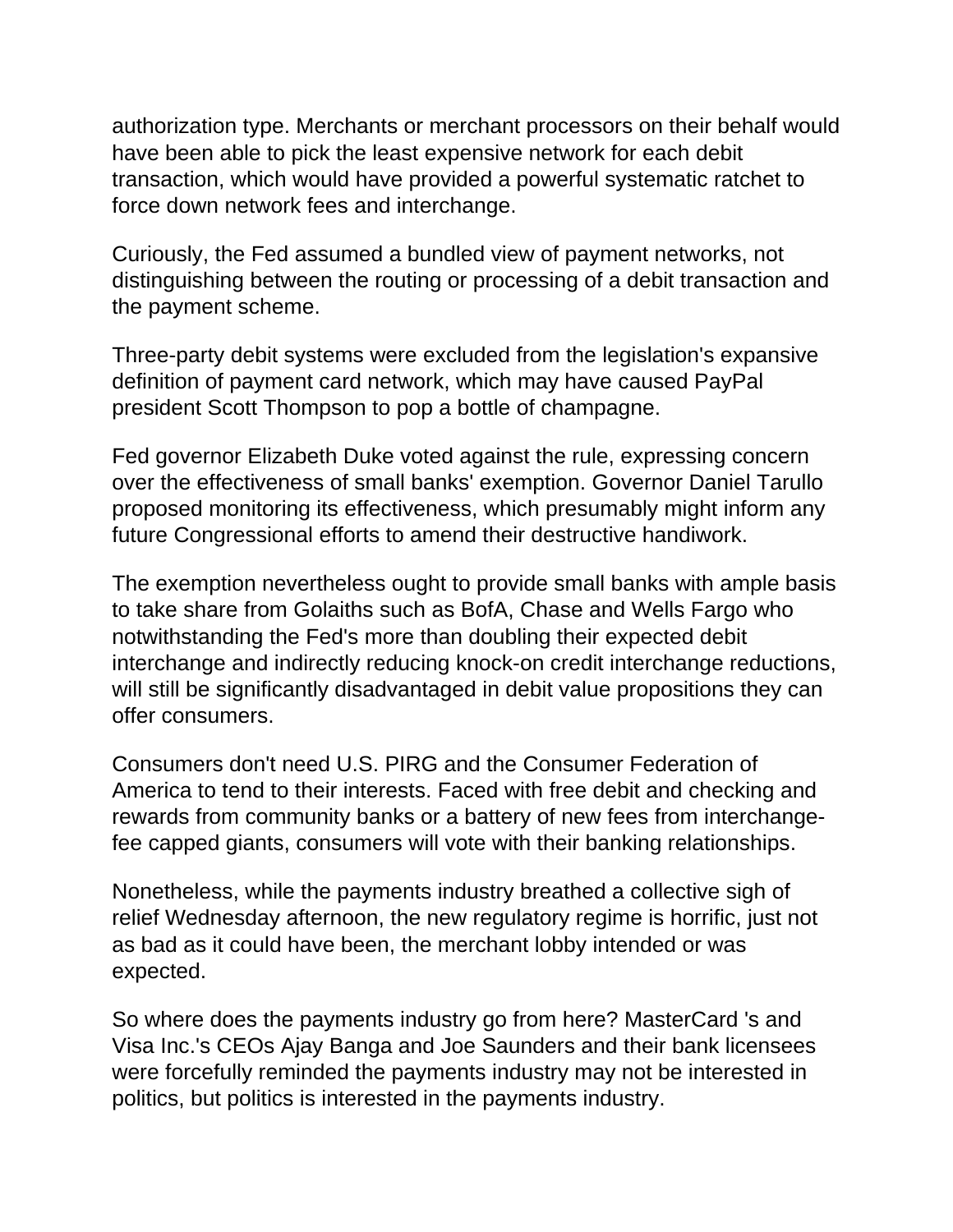It shouldn't throw in the towel. The payments industry should take a page from merchants, who, notwithstanding many defeats persisted in their long and relentless quest for government intervention to reduce cardacceptance fees before achieving a big victory last year.

Banks should not simply adapt to the punitive regulation. They should do so in a fashion maximizing chances of repealing it when the political climate is more propitious.

Eighty percent of adult Americans have a debit card. To offset lost interchange, banks will hit many of them with new fees, eliminate rewards, trim features, and try to migrate spend from debit to credit and hybrid credit-debit products. Left to their own devices Jose and Maria Sixpack will blame banks for higher fees. Banks need to connect the dots for them.

Issuers should explicitly brand new fees "Durbin fees." That would help ensure cardholders (voters!) understand and are repeatedly reminded they are paying for Congress's price controls. There is precedent of sorts, albeit positive. Credit-card-term disclosures are called the Schumer box because Congressman (now Senator) Schumer sponsored legislation requiring clear disclosure of terms on credit card promotions.

During Congressional hearings on card acceptance fees advocates of treating payment networks as public utilities employed small merchants as politically sympathetic props and the payments industry countered with community banks. Merchants versus banks was a tough political matchup for banks. Retailers versus consumers however would have been a different story. But consumers had no voice. They were putatively represented by self-anointed consumer activists arguing for price caps and a more stringent regulatory regime a regime in which they played a role.

The payments industry needs to engage consumers and to frame the debate over total system and consumer value, and choice, rather than permitting the merchant lobby to narrowly define it in terms of POS swipe fees.

Cultivating informed voter fury targeted at politicians supporting government price controls will move more than the 6 votes by which Senator Tester lost his bid to delay the Durbin Interchange Amendment,